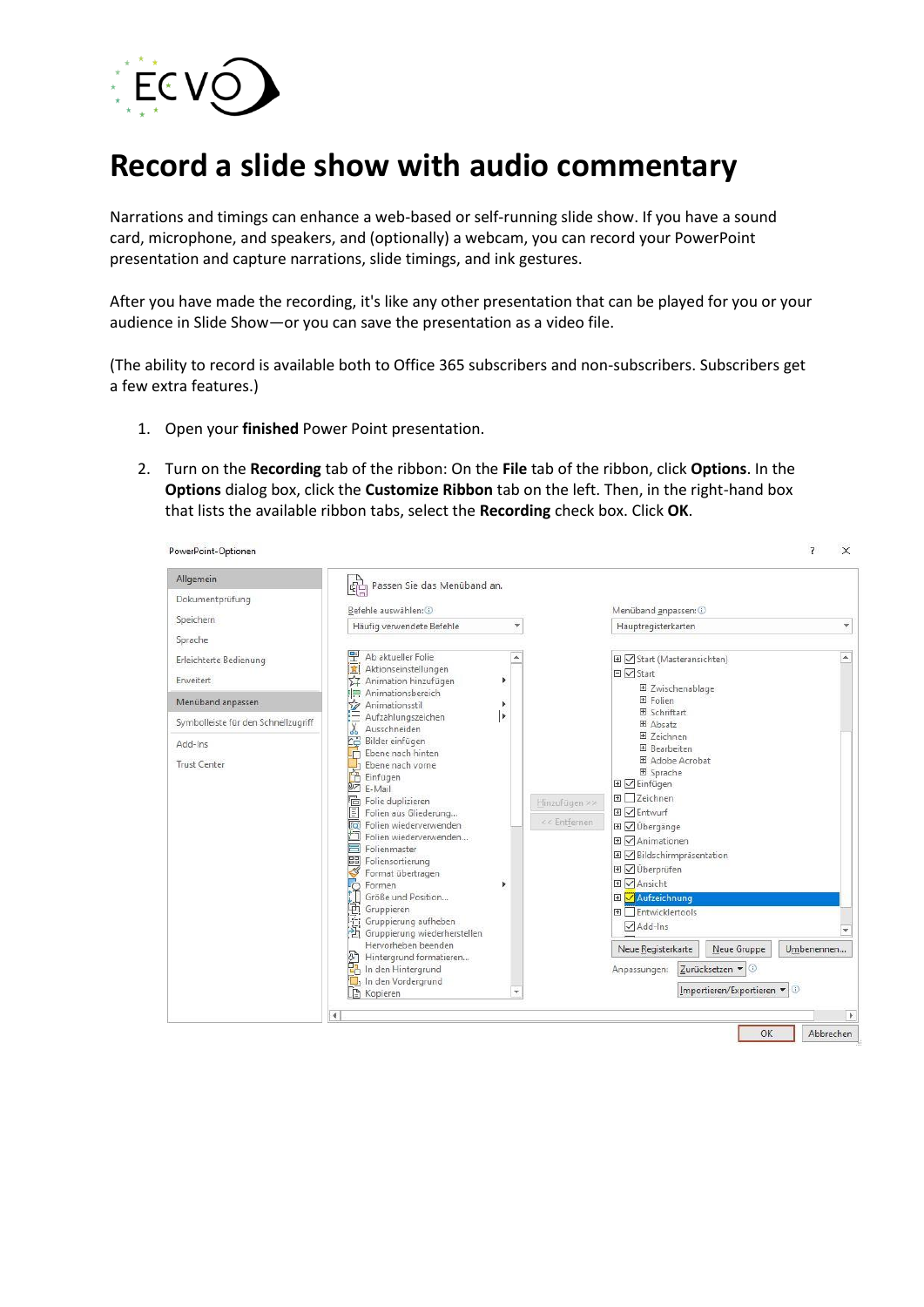

- 3. To get ready to record, select **Record Slide Show** on either the **Recording** tab or the **Slide Show** tab of the ribbon.
	- o Clicking the upper half of the button starts you on the current slide.
	- $\circ$  Clicking the lower half of the button gives you the option to start from the beginning or from the current slide.

|     | Record Slide<br>Show $\overline{ }$ |  |  |
|-----|-------------------------------------|--|--|
| لها | Record from Current Slide           |  |  |
|     | Record from Beginning               |  |  |
|     | Clear                               |  |  |

(The **Clear** command deletes narrations or timings, so be careful when you use it. **Clear** is grayed out unless you have previously recorded some slides.)

4. The slide show opens in the Recording window (which looks similar to Presenter view), with buttons at the top left for starting, pausing, and stopping the recording. Click the round, red button (or press R on your keyboard) when you are ready to start the recording. A threesecond countdown ensues, then the recording begins.



- o The current slide is shown in the main pane of the Recording window.
- o You can stop the recording any time by pressing Alt+S on your keyboard.
- o Navigation arrows on either side of the current slide allow you to move to the previous and next slides.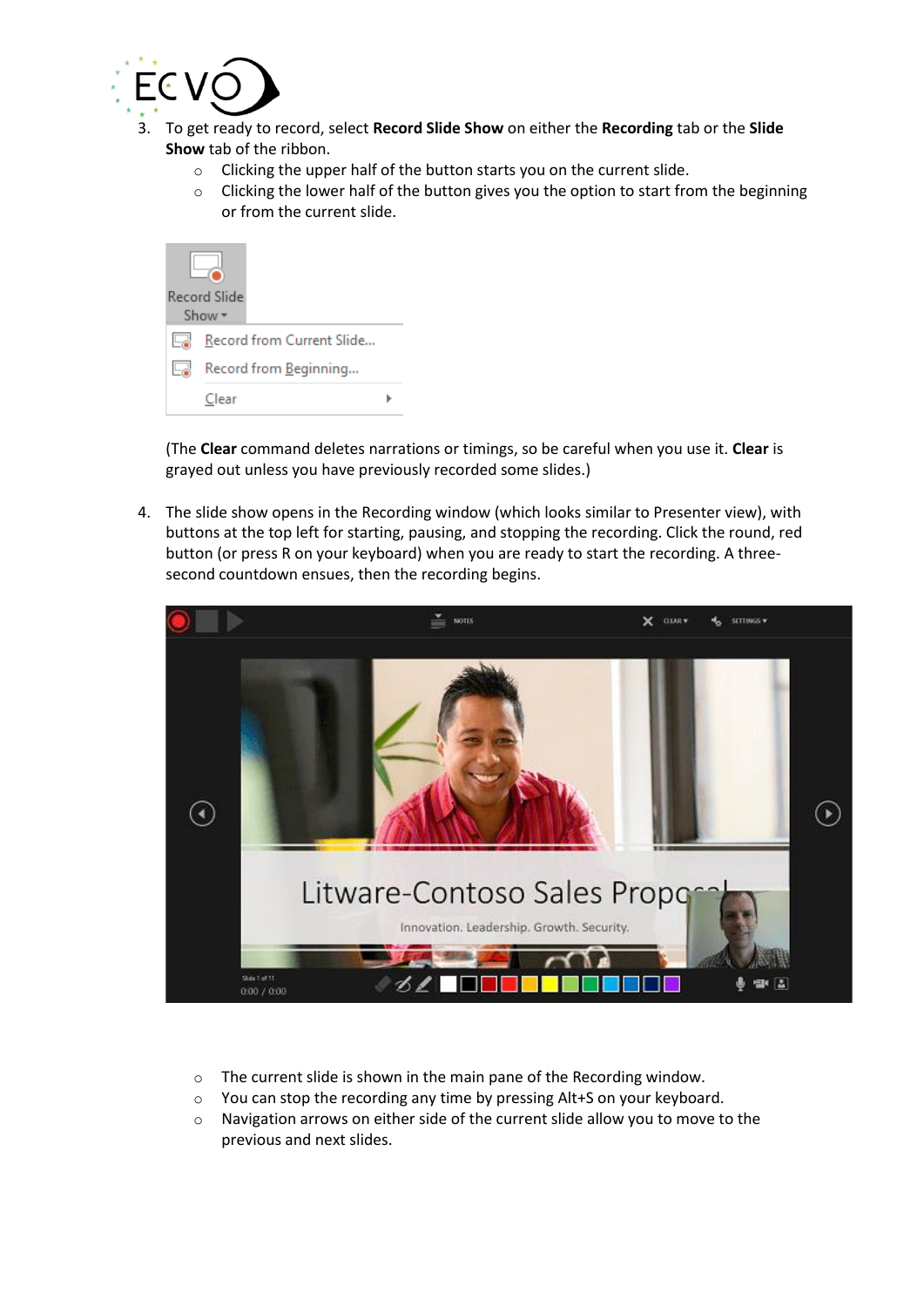

- $\circ$  PowerPoint for Office 365 automatically records the time you spend on each slide, including any [Animate text or objects](https://support.office.com/en-us/article/animate-text-or-objects-305a1c94-83b1-4778-8df5-fcf7a9b7b7c6) steps that occur, and the use of any triggers on each slide.
- $\circ$  You can record audio or video narration as you run through your presentation. The buttons at the lower-right corner of the window allow you to toggle on or off the microphone, camera, and camera preview:



If you use the pen, highlighter, or eraser, PowerPoint records those actions for playback also.



If you re-record your narration (including audio and ink), PowerPoint erases your previously recorded narration (including audio and ink) before you start recording again on the same slide.

You can also re-record by going to **Slide Show** > **Record Slide Show**.

- 5. You can pick a pointer tool (pen, eraser, or highlighter) from the array of tools just below the current slide. There are also color selection boxes for changing the color of the ink. (**Eraser** is grayed out unless you have previously added ink to some slides.)
- 6. To end your recording, select the square Stop button (or press S on your keyboard).

When you finish recording your narration, a small picture appears in the lower-right corner of the recorded slides. The picture is an audio icon, or, if the web camera was on during the recording, a still image from the webcam.



The recorded slide show timing is automatically saved. (In **Slide Sorter** view, the timings are listed beneath each slide.)

In this process, what you record is embedded in each slide, and the recording can be played back in Slide Show. A video file is not created by this recording process. However, if you need one, you can save your presentation as a video with a few extra steps.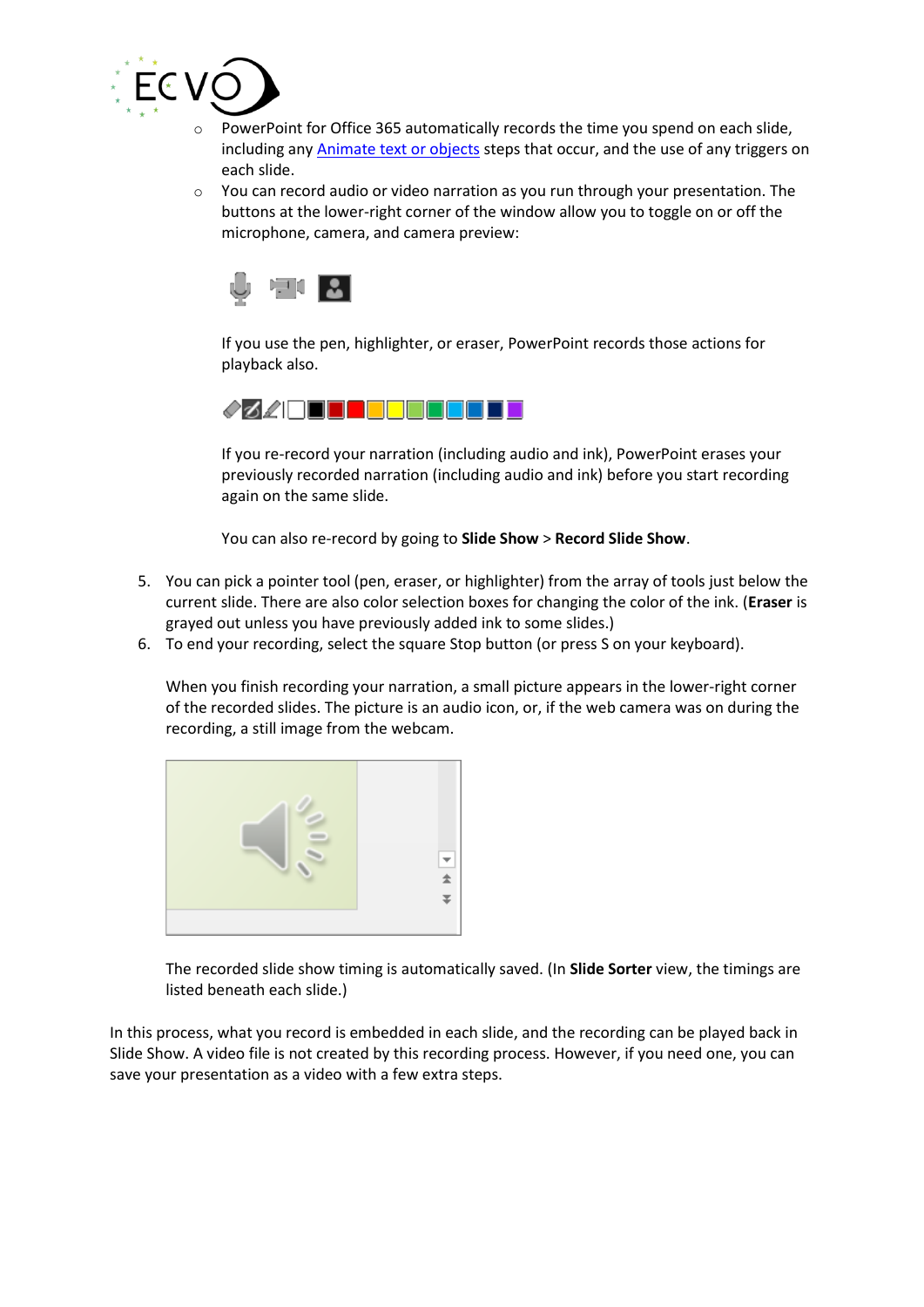

# On the **Slide Show** tab, click **From Beginning** or **From Current Slide**.

During playback, your animations, inking actions, audio and video will play in sync.



# **Preview the recorded sound**

In the Recording window, the triangular **Play** button near the top left corner lets you preview the recording of the slide that currently has the focus in that window.



In **Normal** view, click the sound icon or picture in the lower-right corner of the slide, and then click **Play**. (When you preview individual audio in this way, you won't see recorded animation or inking.)

|                |   |        |   | 00:00.00 |  |      | ۷<br>$\frac{1}{x}$ |
|----------------|---|--------|---|----------|--|------|--------------------|
| <b>DMMENTS</b> | ▣ | ₩<br>m | ∍ |          |  | 125% | 图                  |

You can pause playback while previewing the audio.

## **Set the slide timings manually**

PowerPoint for Office 365 automatically records your slide timings when you add narrations, or you can manually set the slide timings to accompany your narrations.

1. In **Normal** view, click the slide that you want to set the timing for.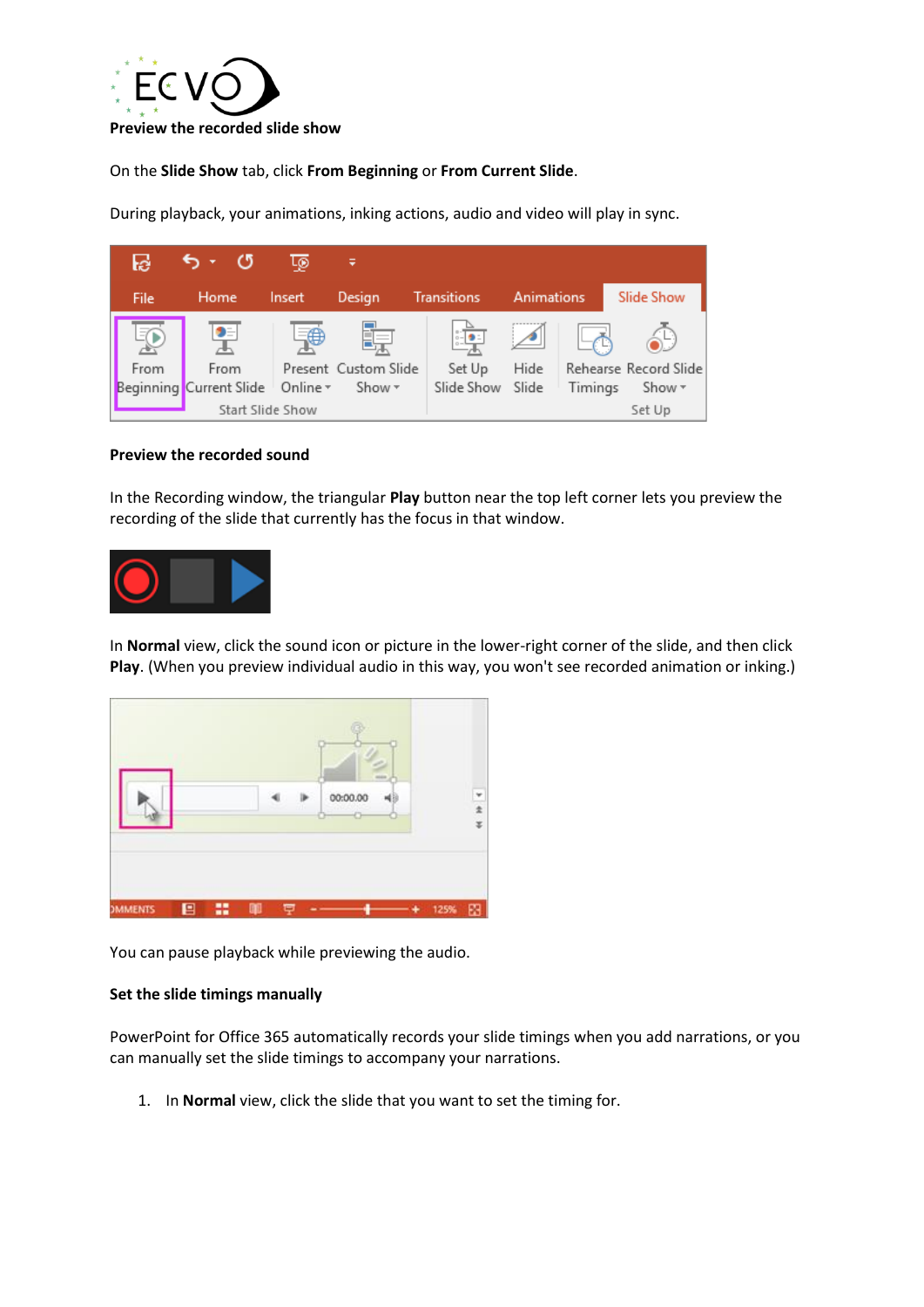

2. On the **Transitions** tab, in the **Timing** group, under **Advance Slide**, select the **After** check box, and then enter the number of seconds that you want the slide to appear on the screen. Repeat the process for each slide that you want to set the timing for.

If you want the next slide to appear either when you click the mouse or automatically after the number of seconds that you enter — whichever comes first — select both the **On Mouse Click** and the **After**-check boxes.

You can use manual slide timings to the trim the end of a recorded slide segment. For example, if the end of a slide segment concludes with two seconds of unnecessary audio, simply set the timing for advancing to the next slide so that it happens before the unnecessary audio. That way you don't have to re-record the audio for that slide.

## **Delete timings or narration**

The **Clear** command is for deleting timings or narration from your recording that you don't want or that you want to replace.

In the Recording window, the **Clear** command in the top margin of the window allows you to:

- Clear recordings on the current slide
- Clear recordings on all slides

In Normal view, there are four different **Clear** commands that allow you to:

- Delete the *timings* on the *currently selected slide*
- Delete the *timings* on *all slides* at once
- Delete the *narration* on the *currently selected slide*
- Delete the *narration* on *all slides* at once
- 1. If you do not want to delete all the timings or narration in your presentation, open a specific slide that has a timing or narration that you do want to delete.
- 2. On the **Recording** tab of the PowerPoint for Office 365 ribbon, on the **Record Slide Show** button, click the down arrow, point to **Clear**, and then choose the appropriate **Clear** command for your situation.

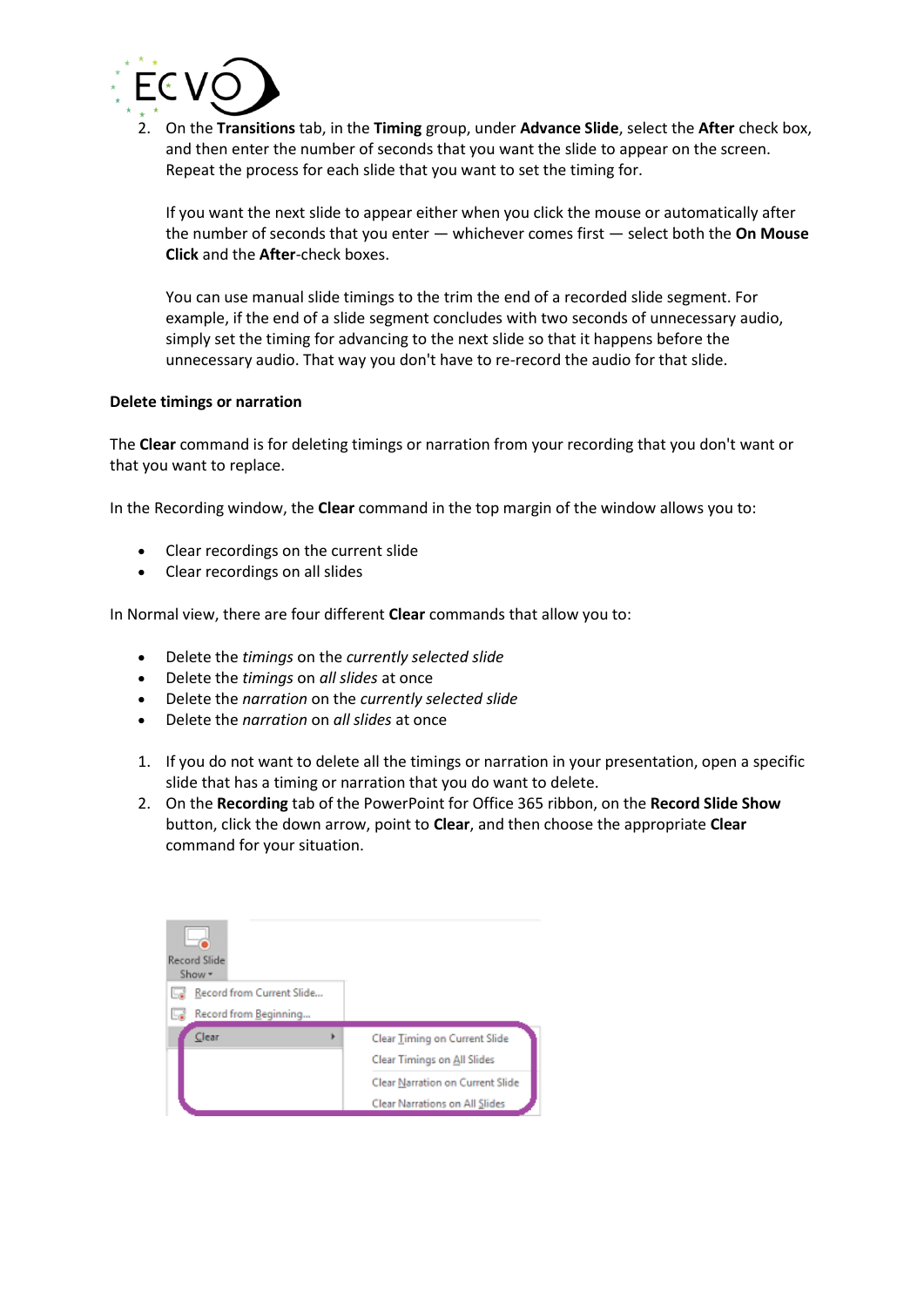

After you've recorded your PowerPoint for Office 365 presentation, any timings, gestures, and audio you performed are saved on the individual slides. But you can turn them all off if you want to view the slide show without them:

- **To turn off recorded slide timings:** On the **Slide Show** tab, clear the **Use Timings** box.
- **To turn off recorded narrations and ink:** On the **Slide Show** tab, clear the **Play Narrations** box.

## **Publish the recording to share it with others**

Once you've edited the recording to your satisfaction, you can make it available to others by publishing to Microsoft Stream.

- 1. With the presentation open, on the **Recording** tab, select **Publish to Stream**.
- 2. Type a title and a description for the video.
- 3. Set other options, including whether you want others in your organization to have permission to see the video:

Allow everyone in your organization to see this video

4. Select the **Publish** button.

The upload process can take several minutes, depending on the length of the video. A status bar at the bottom of the PowerPoint window tracks the progress, and PowerPoint shows a message when the upload is finished:



5. Click the message to go directly to the video playback page on Microsoft Stream.

#### **Create closed captions**

To make your video more accessible by including closed captions, choose from these options, which are described in separate Help articles:

- [Manually write a closed caption file yourself](https://support.office.com/en-us/article/create-closed-captions-for-a-video-b1cfb30f-5b00-4435-beeb-2a25e115024b)
- [Get a closed-caption file automatically generated by Microsoft Stream](https://support.office.com/en-us/article/microsoft-stream-automatically-creates-closed-captions-for-videos-8d6ac353-9ff2-4e2b-bca1-329499455308)

Once you have a closed-caption file, you ca[n add it to your video file by using PowerPoint.](https://support.office.com/en-us/article/add-closed-captions-or-subtitles-to-media-in-powerpoint-df091537-fb22-4507-898f-2358ddc0df18)